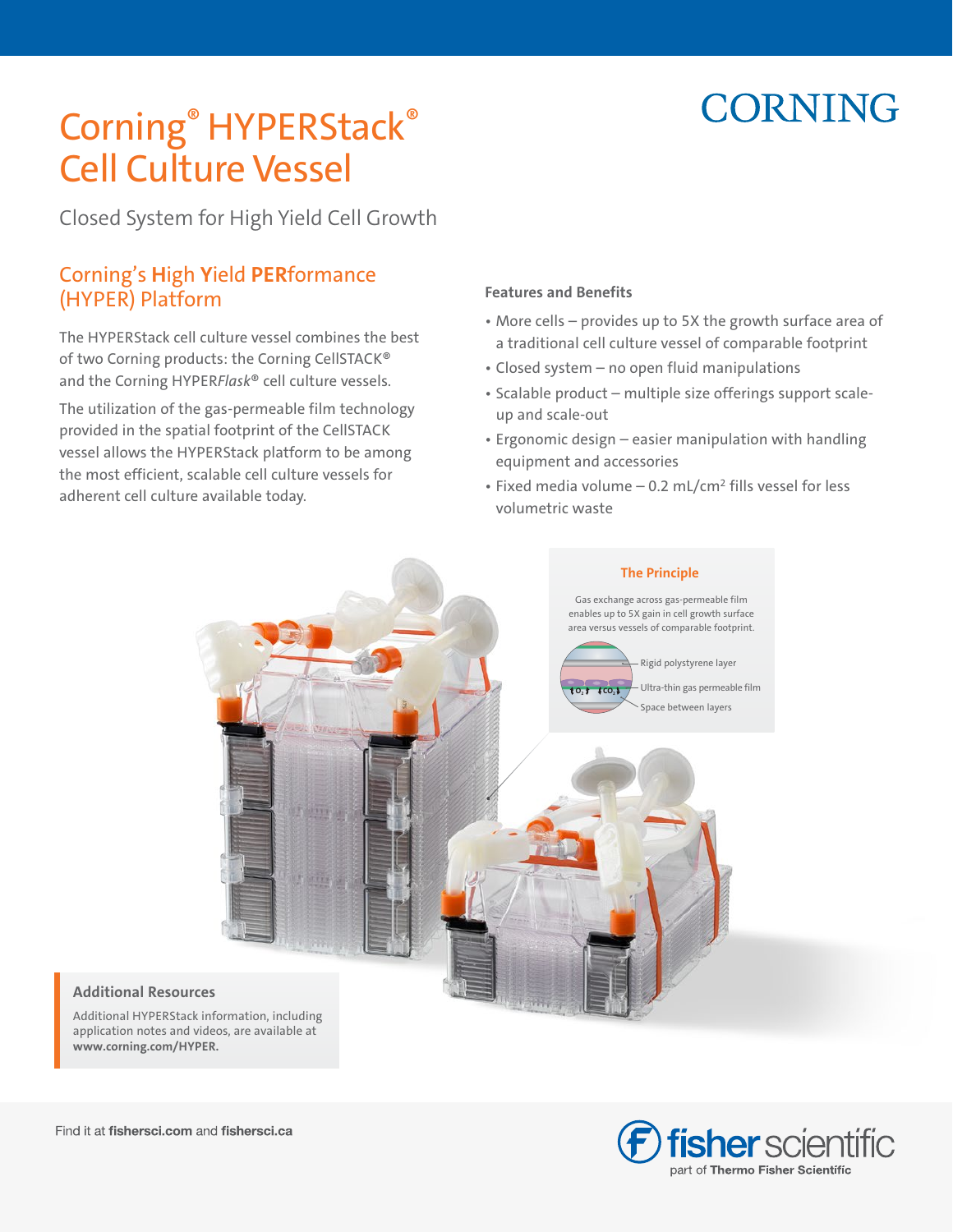## Corning® HYPERStack® Cell Culture Vessels Improve Scale-up Efficiency



(A) Final expansion of Human Mesenchymal Stem Cells in Corning HYPERStack 12-layer or control T-flask cell culture vessels with Corning CellBIND® surface treatment using hMSC medium. (B) Total Corning HYPERStack vessel yields of Vero cell cultures were 4X greater than yields from Corning CellSTACK® vessels with similar cubic footprint. (C) Corning HYPERStack vessels generated a significantly higher amount of total infectious adenoviral particles versus stacked vessels of similar cubic footprint. Total infectious adenoviral particles were calculated based on titers and the volume of each fraction (cells and medium). (D) Corning HYPERStack vessels generated a significantly higher amount of total infectious lentiviral particles compared to stacked vessels of similar cubic footprint. \*Paired t-test, p <0.05, N=3.

## The Properties



#### **Corning HYPERStack 12-layer**

|  | Surface:                       | 6,000 cm <sup>2</sup>              |  |
|--|--------------------------------|------------------------------------|--|
|  | Volume:                        | 1.311                              |  |
|  | Filled weight (approx.):       | $2.2$ kg                           |  |
|  | Dimensions (L x W):            | 13.42 x 8.15 in.<br>(342 x 207 mm) |  |
|  | Vessel Height:                 | 2.8 in. (71 mm)                    |  |
|  | Height with<br>Accessory Tray: | 5.5 in. (140 mm)                   |  |



#### **Corning HYPERStack 36-layer**

|  | Surface:                              | $18,000$ cm <sup>2</sup>                         |
|--|---------------------------------------|--------------------------------------------------|
|  | Volume:                               | 3.921                                            |
|  | Filled weight (approx.):              | $6.6$ kg                                         |
|  | Dimensions (L x W):                   | $13.42 \times 8.15$ in.<br>$(342 \times 207$ mm) |
|  | Height with<br><b>Accessory Tray:</b> | 10.97 in. (278 mm)                               |